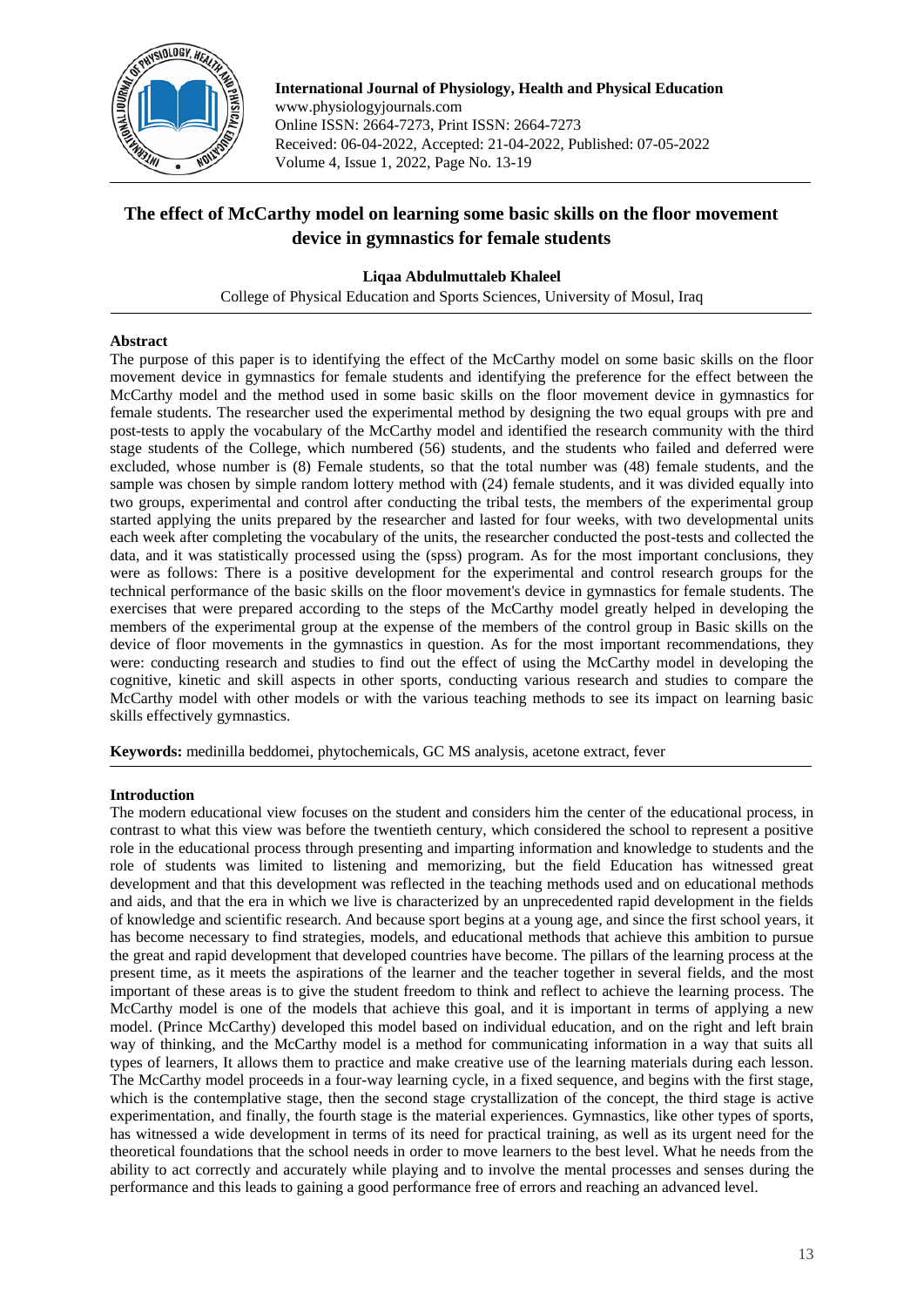### **Research problem**

There was an vital need to use modern teaching models that underscore taking into version students' learning and accelerating their thinking process, and by observing the researcher and informing her about modern strategies, models, methods and methods, The researcher sought to choose the McCarthy model after she looked at the vocabulary of the teaching methods subject, and found what indicates the lack of adoption of this model in the sports field, as an attempt to prove its role in learning and developing basic skills on the floor movement device in gymnastics for female students, and through the foregoing, it is possible to Summarizing the research problem with the following question: Does the use of McCarthy's model have an effect on some basic skills on the floor movement device in gymnastics for female students?

### **Research objective**

- Identifying the effect of the McCarthy model on some basic skills on the floor movement device in gymnastics for female students
- Identifying the preference for the effect between the McCarthy model and the method used in some basic skills on the floor movement device in gymnastics for female students

#### **Research hypotheses**

There is an effect of McCarthy's model in some basic skills on the floor movements device in gymnastics for female students, there is a preference in influencing the McCarthy model according to learning styles in some basic skills on the floor movements device in gymnastics for female students, and the preference for influencing in favor of the experimental group.

### **Research fields**

- **Human field:** For third-year students in the Department of Physical Education and Sports Science/College of Education for Girls/University of Mosul,
- **Time field:** (3/2/2022) to (25/3/2022)
- **Spatial field:** The indoor gymnastics hall in the Department of Physical Education and Sports Science/College of Education for Girls/Mosul University.

#### **Research Methodology**

The researcher followed the experimental method because it fits with the nature of the research problem.

#### **Community and sample research**

The researcher identified the research community with students of the third stage in the Department of Physical Education and Sports Sciences / College of Education for Girls / University of Mosul, whose number is (71) female students, and the (8) students who failed and postponed were excluded, so that the total number became (48) female students, and the sample was chosen by the method Simple random lottery, with (24) students divided equally into two groups, experimental and control. After directing the pre-tests, the experimental group members started applying the units prepared by the researcher and persisted for four weeks, with two developmental units each week.

### **Means, tools and devices used**

#### **Means of collecting information: The researcher used the following means:**

- Arab and foreign references.
- Personal interviews.
- **Note**
- Test and measurement.

#### **Used tools and devices: The researcher used the following tools and devices**:

- Ground Movements device.
- Computer number 1.
- CDs.
- Sony video camera and its accessories (To photograph the research sample).

### **Field research procedures Determining the search variables The search variables were defined as follows**

- Rolling front wheel
- Rolling rear wheel
- Handstand
- The human wheel (Cartwheel)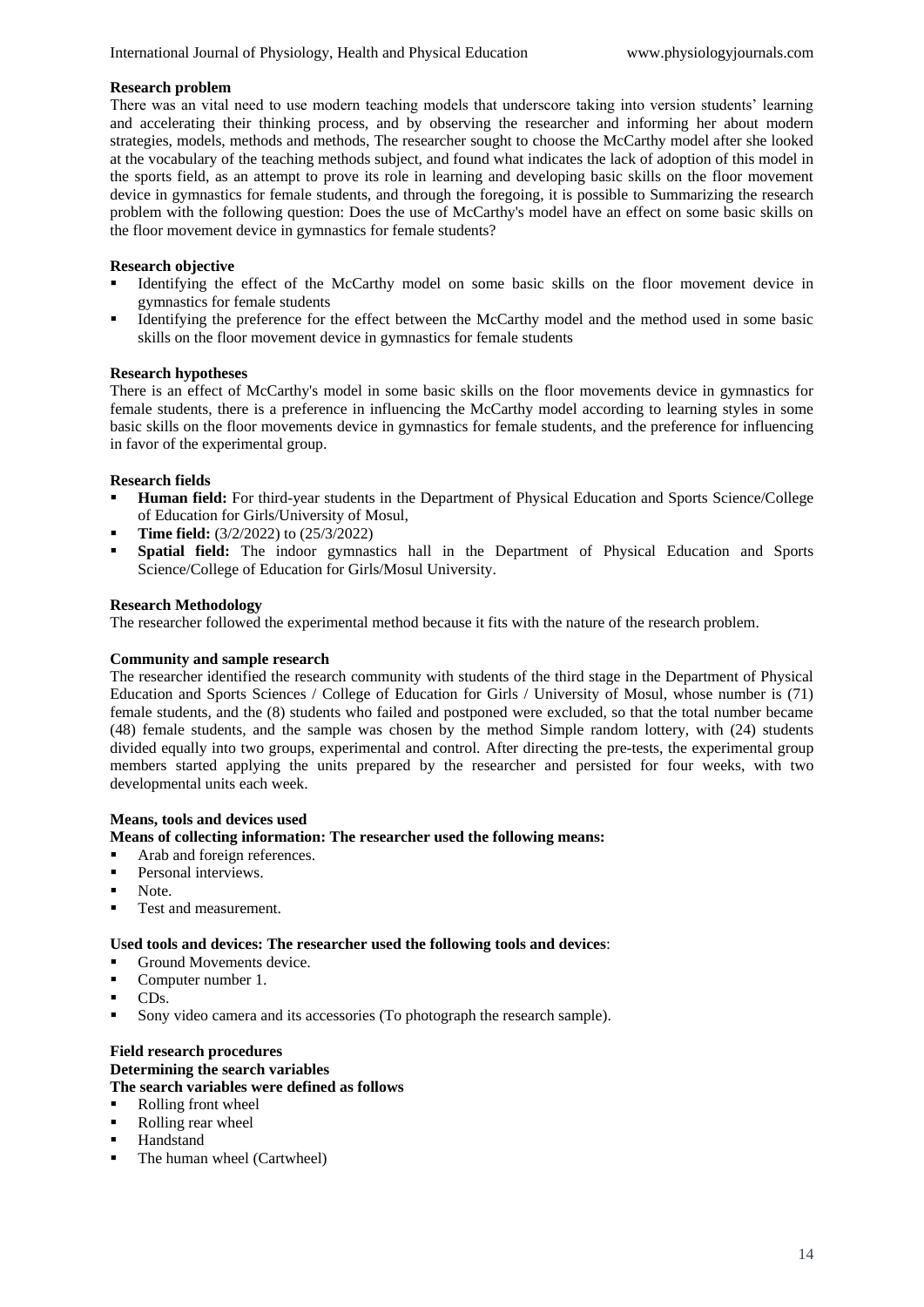#### **Exploratory experience**

The researcher conducted an exploratory experiment in the indoor gymnastics hall at the College of Education for Girls on Wednesday 9/2/2022 on a sample similar to the research sample of (5) third-year students from the College, who were excluded By the researcher in the main experiment and the purpose of the exploratory experiment is to know the following:

- To determine the time of the tests, and the time of application of the model can be identified.
- Ensure the validity of the tools and means used in the research.
- Knowing the errors and obstacles that may occur during the implementation of the model in order to overcome them.
- Ensure the suitability of the internal hall and the extent to which it accommodates the research sample.
- Identifying the difficulties and problems facing the researcher and the assistant work team.

### **Main experiment procedures**

#### **Pre-test of the research sample**

Before starting the pre-tests, the researcher gave two introductory unit the test to the students to learn about the skills and how to perform them with the help team. pre-tests were conducted before the implementation of the McCarthy model for the research sample on Sunday 27/2/2022 for the basic skills that were agreed upon by experts and specialists in the study of gymnastics (Rolling front wheel, Rolling rear wheel, Handstand, human wheel (Cartwheel)) in At ten in the morning, the test was conducted in the indoor gymnastics hall in the College.The conditions related to the test, such as the place, time, method of implementing the tests, and the tools used to achieve the same conditions were fixed when conducting the post-test of the research sample.

#### **Preparation and application of educational units using the McCarthy model**

After reviewing the vocabulary of the curriculum for third-year students in the Department of Physical Education and Sports Science/College of Education for Girls/Mosul University, educational units were prepared according to the McCarthy model. After discussing the priorities for how to implement the McCarthy model and its suitability to the sample level through personal interviews with experts and specialists, the researcher prepared special educational units for the members of the experimental group, while the members of the control group used the method followed by the school, and the curriculum was applied to female students Experimental research group on (28/2/2022), in the indoor gymnastics hall of the College at a rate of two educational units each week, with a duration of (90 min). It continued until the end of the experiment on (23/3/2022) and the subject school model was applied, as the moral starts after the students attain in the hall, they rush to change their clothes and prepare for the lesson. (20 min), in which the first (theoretical) dimension of perception is applied, which takes place in two stages, the first (reflective observation): At this stage, the school divides the students into (3) groups of (4) students in order to attract their attention and motivate them by asking questions, for example: How is the body position while performing the roll? Then the school asks the students to answer the question, and then the school allows the students to answer the various questions. Then he reviews the answers of the groups and leaves the students an appropriate time to reflect on their ideas to know their validity and help them judge their validity. As for the second stage (the crystallization of the concept) or the ideal performance: the school presents a video in which it shows the skill of the (Cartwheel) and the relationship between them through playing situations, then models of the players are presented to see the correct perfect performance. After that, the application portion of the main section is transferred for a historical of (40) minutes, during the second (practical) dimension is treated, as the school implements the third stage. (Active Experimentation): At this stage, the students are asked to implement the exercises in the educational unit to see their performance, and then the school corrects the errors by giving them feedback on the skill performance. The opportunity for the students to think experiment and arrange their ideas, then the students are asked to perform the exercises again. As for the fourth stage (tangible physical experiences): in this stage, the students are asked to perform exercises related to skill performance through some playing situations to see what they have reached in new experiences (performance is done by the students without being bound by the school's instructions to see the creativity that will be done by before the students) After that, the school gives feedback to the students for the purpose of work, searching for hidden possibilities, exploration and learning by trial and error. Then move to the final section for a period of (5) minutes. In this section, some recreational games are applied and then the tools are collected and returned to their place.

### **Each unit contains the following:**

- 1. Preparatory section (25) minutes: (3) for the organizational side, (7) for the general preparation, (15) for the special preparation.
- 2. Main section (60) minutes: of which (20) minutes are for the educational part and include an explanation and presentation of the skill, and (40) minutes for the practical part.
- 3. Closing section (5) minute: It includes soothing and relaxation exercises with gathering tools and exit.

When developing the development units, the researcher took into account some foundations and principles in education, as follows:

Determining the objectives of each educational unit.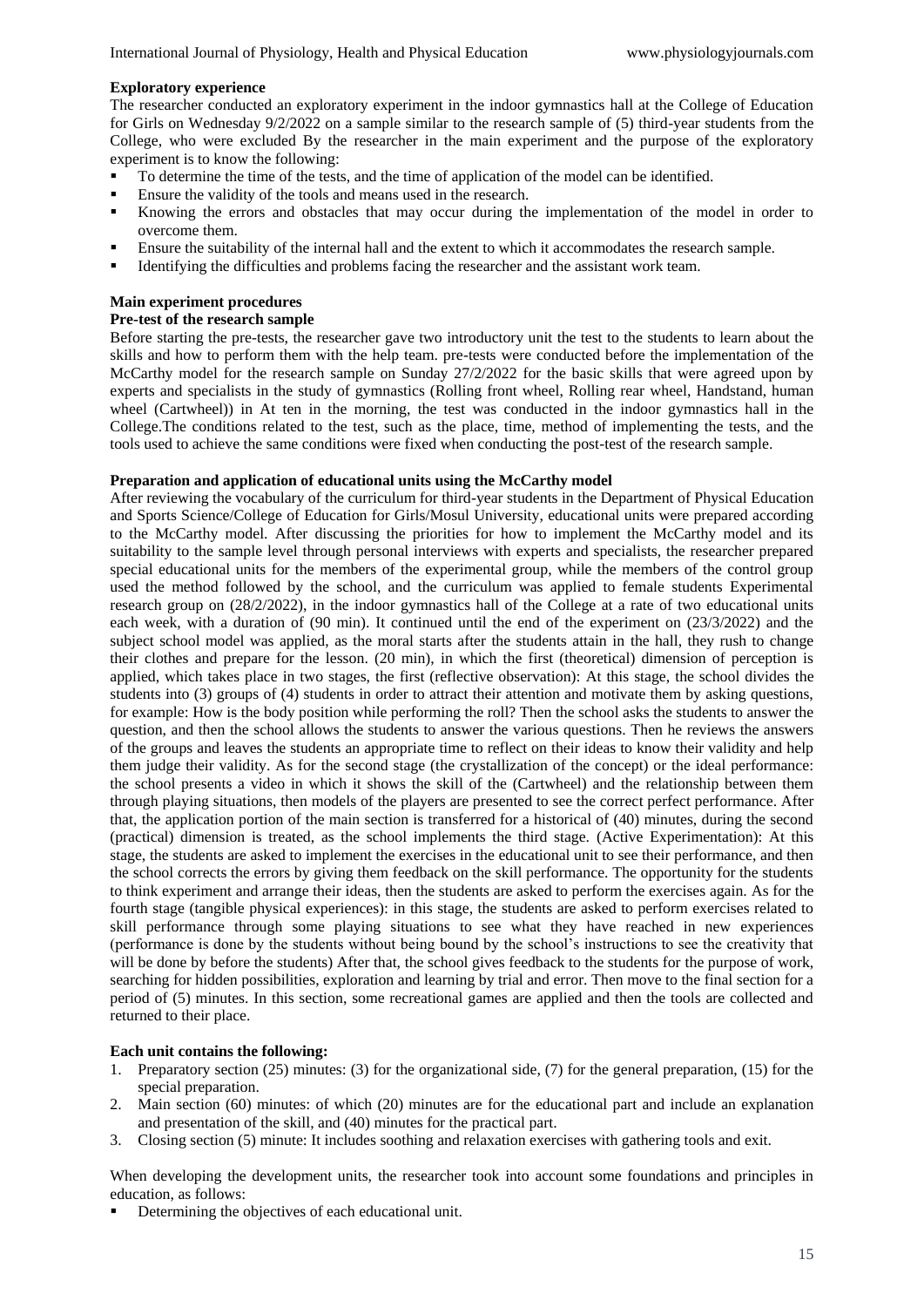International Journal of Physiology, Health and Physical Education www.physiologyjournals.com

- That the educational unit achieve an educational goal that is derived from educational goals.
- That each of the exercises of the educational unit works to achieve its objectives.
- Determine the times allocated for each exercise.
- Taking into explanation the application of the skills learned in a earlier educational unit with the next educational unit to install them and link them with the other or new skill.

### **Post-tests**

After completing the McCarthy model, the post-tests were conducted on the control and experimental groups, and that was on (24/3/2022). The researcher removed hooked on explanation the same conditions in which the pre- tests were conducted in terms of the sequence of tests**.**

### **Assessment of basic skills**:

The researcher conducted a photocopy of the pre and post-tests of the motor skills in question and recorded them on a CD, which was presented to a group of experts to be evaluated using an arbitration form (see appendix (1)), and the evaluation was of (10) degrees. ((The accuracy of this method depends on the depth of the scientific component and the extent of his knowledge of the method of technical performance of that skill)) (Mahjoub. 1987)  $^{[1]}$  Each student was given two attempts, and the greatest attempt was calculated as the evaluation was done by four assessors and according to international law in calculating the degree, which is the safest way and by taking the four marks, then the highest and lowest grades are deleted, and sum of the two average marks is taken and divided by (2) (International Calendar Rules. 2006) [2] to be the final score for each skill

Student's score  $=$  sum of the two average marks/2

Note/ It was agreed between experts and specialists on some foundations and principles to give a grade of (10) for each movement.

The assessment of the skill will be done by four assessors, after which the highest and lowest score are deleted, and the sum of the two intermediate scores is taken and divided by 2 to make the final score out of (10).

**Statistical means:** The researcher used the following statistical methods:

- Arithmetic mean.
- Standard deviation.
- T-test for equal numbers of independent examples.
- T-test for related examples.

### **Presentation, analysis and discussion of the results**

### **Presentation the results of the pre and post-tests of the control group for the technical performance of the skills under study.**

**Table 1:** shows the results of the pre and post-tests of the control group for the technical performance of the skills under study for the variables inspected.

|                            |                       | <b>Pre-test</b> |                       | Post-test |                       |                              | level |                           |  |
|----------------------------|-----------------------|-----------------|-----------------------|-----------|-----------------------|------------------------------|-------|---------------------------|--|
| variables                  | <b>Measuring unit</b> | Mean            | standard<br>deviation | Mean      | standard<br>deviation | <b>T</b> value<br><b>Sig</b> |       | <b>Type</b><br><b>Sig</b> |  |
| Rolling front<br>wheel     | degree                | 3.015           | 0.647                 | 6.324     | 0.365                 | 8.234                        | 0.000 | Sig                       |  |
| Rolling rear<br>wheel      | degree                | 3.71            | 1.654                 | 7.541     | 1.124                 | 9.549                        | 0.000 | Sig                       |  |
| Handstand                  | degree                | 4.18            | 2.364                 | 7.894     | 2.236                 | 9.657                        | 0.000 | Sig                       |  |
| Human wheel<br>(Cartwheel) | degree                | 3.55            | 1.984                 | 7.254     | 1.547                 | 8.659                        | 0.000 | Sig                       |  |

### **Presenting the results of the pre and post-tests of the experimental group for the technical performance of the skills under study.**

**Table 2:** shows the results of the pre and post-tests of the experimental group for the technical performance of the skills for the variables investigated.

|                        |                          |      | <b>Pre-test</b>              |             | Post-test             |       |       |                            |
|------------------------|--------------------------|------|------------------------------|-------------|-----------------------|-------|-------|----------------------------|
| variables              | <b>Measuring</b><br>unit | Mean | <b>Standard</b><br>deviation | <b>Mean</b> | standard<br>deviation |       |       | T value level Sig Type Sig |
| Rolling front<br>wheel | degree                   | 4.71 | 0.578                        | 6.324       | 0.365                 | 6.359 | 0.000 | Sig                        |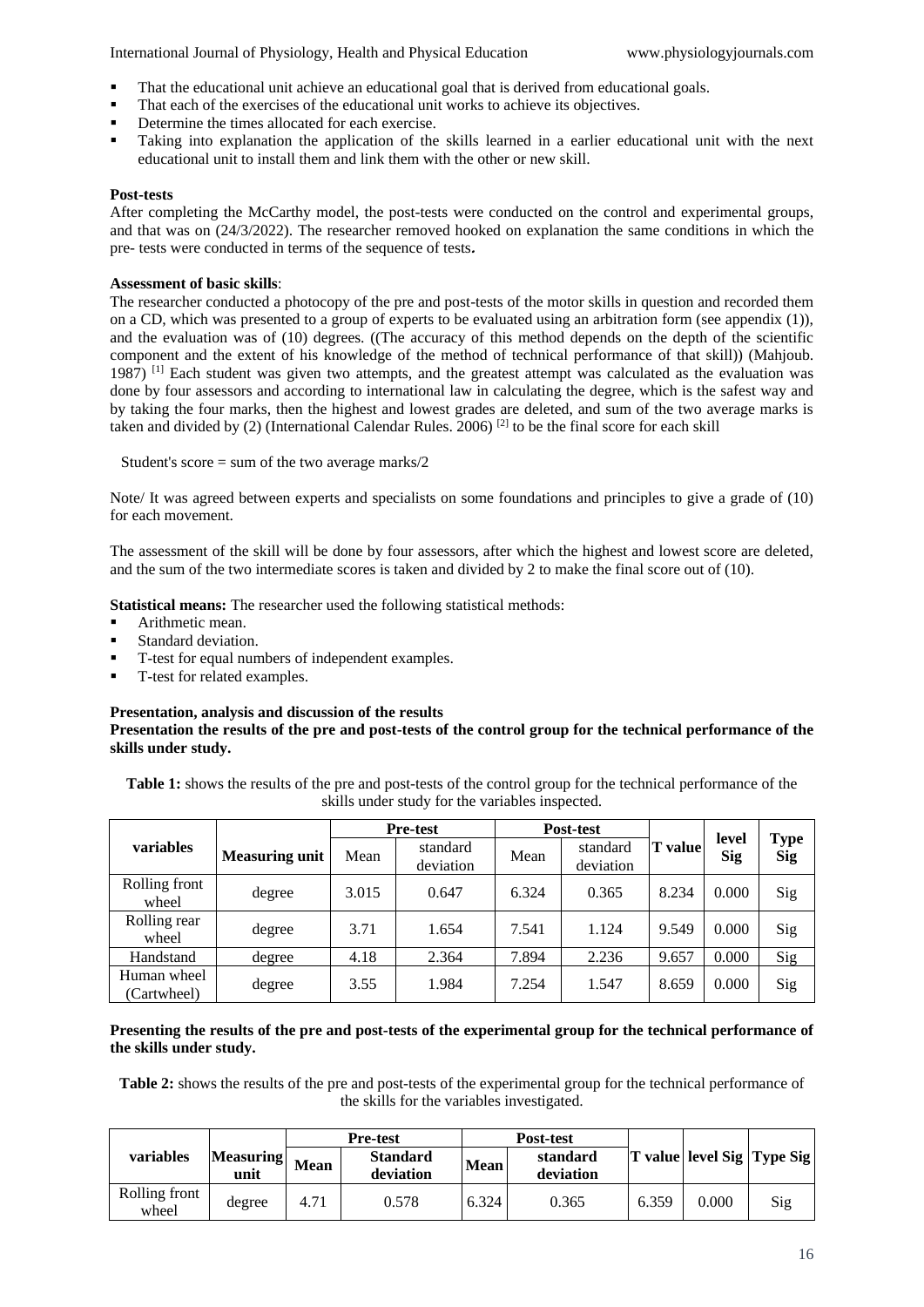| Rolling rear<br>wheel      | degree | 5.12  | .264  | 7.541     | .124  | 7.654 | 0.000     | Sig |
|----------------------------|--------|-------|-------|-----------|-------|-------|-----------|-----|
| Handstand                  | degree | 6.35  | 2.354 | .894<br>⇁ | 2.236 | 5.264 | $0.001\,$ | Sig |
| Human wheel<br>(Cartwheel) | degree | 5.124 | .784  | 7.254     | .547  | 4.658 | $0.001\,$ | Sig |

### **Presentation of the results of the tests (post-test, post-test) for the two experimental and control groups for the variables under research and analysis.**

**Table 3:** shows results of the tests (post-test, post-test) for the two experimental and control groups for the variables under research and analysis.

|                            |                          | <b>Pre-test</b> |                       |             | Post-test             |                |       |                    |
|----------------------------|--------------------------|-----------------|-----------------------|-------------|-----------------------|----------------|-------|--------------------|
| variables                  | <b>Measuring</b><br>unit | <b>Mean</b>     | standard<br>deviation | <b>Mean</b> | standard<br>deviation | <b>T</b> value |       | level Sig Type Sig |
| Rolling front<br>wheel     | degree                   | 2.9             | 0.331                 | 4.71        | 0.578                 | 4.22           | 0.001 | Sig                |
| Rolling rear<br>wheel      | degree                   | 3.6             | 1.687                 | 5.12        | 1.264                 | 3.822          | 0.003 | Sig                |
| Handstand                  | degree                   | 4.2             | 2.987                 | 6.35        | 2.354                 | 5.244          | 0.001 | Sig                |
| Human wheel<br>(Cartwheel) | degree                   | 3.6             | 1.875                 | 5.124       | 1.784                 | 4.587          | 0.001 | Sig                |

#### **Discuss the results**

Through the results presented in the previous tables  $(1)$ ,  $(2)$ ,  $(3)$ , which show us that there are significant changes in the pre and post- tests for the members of the two groups and the post-tests between the members of the experimental and control group, the moral differences in the members of the control group are attributed by the researcher to what was done Its application from exercises prepared by the school in the educational program, While the moral changes shown by the above tables for the members of the experimental group are seen by the researcher as a result of preparing the exercises according to the steps of the McCarthy model, and this is what is required to develop the skills under discussion, as it helped to develop their awareness and increase their motor experience of skills, as this model states in the first (theoretical) dimension that It is based on two phases: (reflective observation) and (concept crystallization), where the contemplative observation includes an explanation of the skill and asking some questions related to the knowledge of the skill to be developed in order to link and integrate the ideas between the students and reach the correct and ideal answers, and then move to the second stage (concept development) The skill is presented through a technical performance of a global player performing the skill with pauses explaining the technical stages of the skill and through it there is a clear perception and receiving or informing about how it is performed for the students so that they can see the ideal performance and visualize it in their minds, before moving to the second dimension (practical). Which consists of two phases, which are (active experimentation) and (physical tangible experiences). In this dimension, what has been explained and presented in the theoretical dimension is performed, and this is supported by (Abdul-Hussein and *et al.* 2018)<sup>[3]</sup> "This McCarthy model includes two tracks, the first represents the perception of experience, and the second represents the processing of experience information, These two paths represent the process of learning and development that includes realizing a new experience and then processing it, and that learning and development using the McCarthy model is designed so that learners can approach solving the problems they face and reach success in the educational process, and that the use and application of the McCarthy model through the school giving the theoretical dimension through the first stage (reflective observation), which the school performs by explaining the difficulties of the skill during play as well as the mechanism or steps of applying the skill, then moving to the second stage (crystallization of the concept). Then move to the practical dimension and in the stage of (active experimentation) in order for the practical application of the exercises, and after the students perform the performance, the school gives them feedback to correct the mistakes and at this stage the application and expansion take place, this is confirmed by (Lamia Al-Diwan and Hussein Farhan Sheikh Ali 2016) <sup>[4]</sup> "When the student performs the skills Kinetic The school often uses words to motivate better performance or to modify performance. The researcher believes that this growth in the technical performance of the skills studied came as a result of touching gone from the norm in teaching, as the McCarthy model had a role in assembly the learner the effort of the educational progression, and his performance was organized and arranged according to the stages of the model in totaling to the use of various places, and incessant direction from the subject school to perform those movements, which helped reduce the errors that the learner might make in performing the exercises during the educational unit, and this is what motivated the learners to respond to this model, trying to succeed and to prove their abilities, assert themselves and prove their capabilities. Which facilitated the process of understanding and absorbing the skills under study in its three sections (preparatory, main, and final), in addition to the fact that the reasons for these differences are due to the fact that the new educational activities that the initiates were exposed to, which are characterized by a clear goal and what the learners are required to achieve, were not common in the units. The regular didactic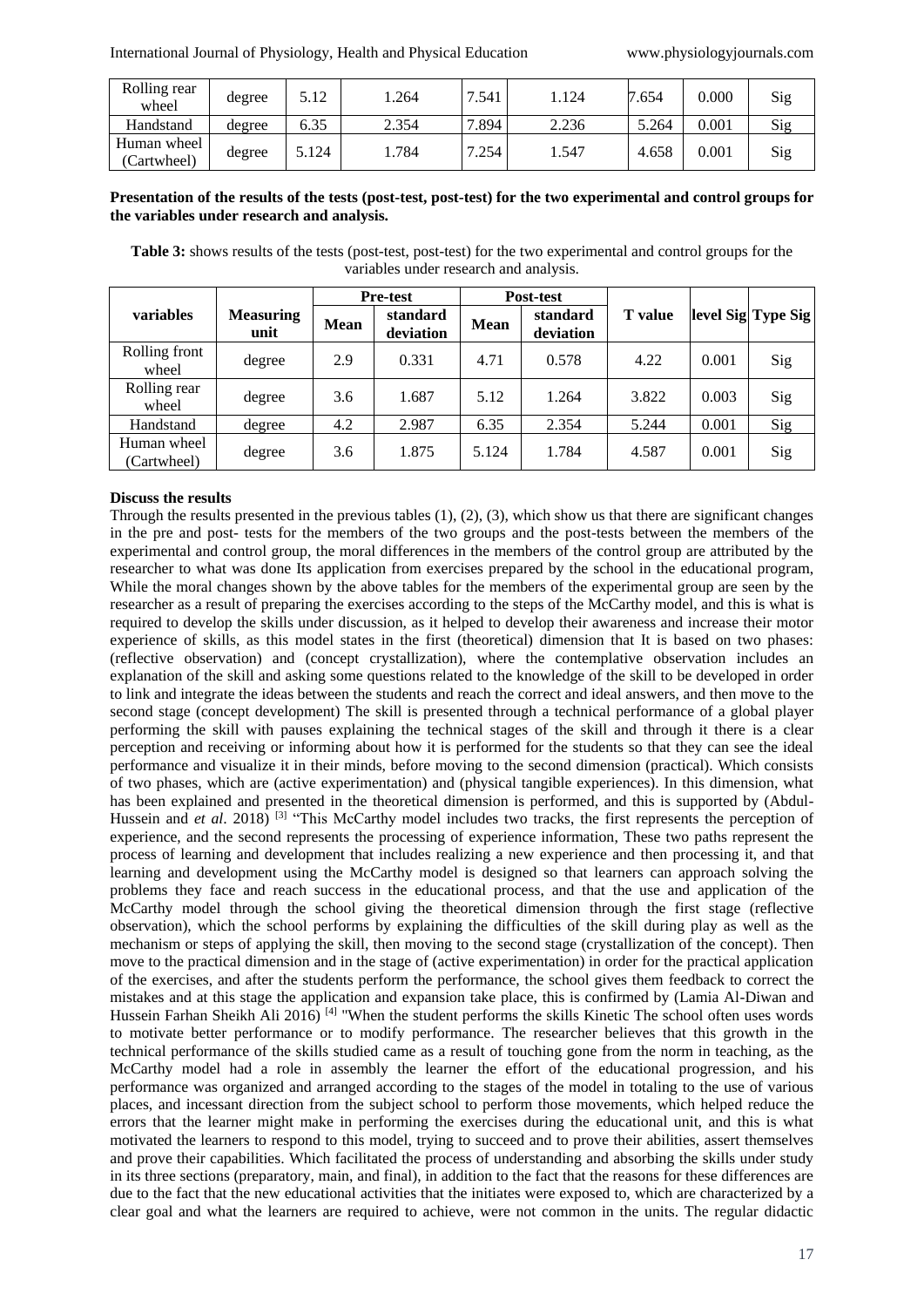process, which led to a rich advance in their performance, and this is what was indicated by (Qalada. 1989) [5] "The clarity and identification of goals in the light of certain behaviors or performance levels, they are meaningful and effective", The interaction that exists between the members of the same group and their active discussions regarding the educational task that they perform has an impact on their understanding of the educational material. The researcher also attributes the reason for the moral difference of the members of the experimental group at the expense of the members of the control group in the post-tests to the time of using the McCarthy model that she prepared, which had a great impact in making the learning process more effective and positive through the model that provided the opportunity for the student to be an active element in the educational process. This is what was indicated by  $(Al-Heila. 1999)$  <sup>[6]</sup> "When the curricula are implemented according to the allotted time effectively, the student's general performance improves a lot, and then he provides a better level of performance" displaying them using educational means on the skill and providing learners with feedback constantly increases learners' motivation and leads them to accurate skill performance and this is what was applied in the third stage of the model (active experimentation), what is in line with the last stage of the McCarthy model (physical tangible experiences) in which the steps of purification and performance are applied, and in this regard (Al-Heila. 2001) <sup>[7]</sup> states, "The educational means work to achieve communication and transfer educational goals from the teacher to the learner, and it increases the effectiveness of the process Learning and improving it, and motivating learners to more participation in educational situations and stimulating it to participate in more and continuing learning, and it also facilitates the process of remembering by recalling information" This helps to gain a kind of fixation for the motor programs in the minds of the learners as a result of the time that the program took, which led to the first beginnings of gaining a kind of experience, and this is another and important factor in developing the level of learners. Both (Liba.1971) [8] and (mohr. 1960) [9] mention that "training for a specific period leads to an improvement in accuracy, and that experience is directly proportional to accuracy." The researcher was also keen when applying the McCarthy model that an important aspect of the application of the model goes to support the meditators' style by asking various questions regarding skill performance and giving the students enough space to think and answer them, and then choose the optimal answer, as the meditators are distinguished by their awareness of information Through direct experience, relying on the senses and perception, the student spends most of his time thinking and searching for direct meaning, clarity, and the tendency to merge experience with the self, and this is what (Jawad. 2011) [10] pointed out: This is shown by answering the following two questions (Why do I learn?, What do I learn?), and in order for the learning to be meaningful, it is necessary to link the new educational experience with the learner's previous knowledge related to it, in order to stimulate motivation and make the new experience valuable for the learner., and confirms this (Wissam Salah Abdul-Hussein and *et al*. 2018) [3] "The learning of the meditators should be through dialogue, listening and exchanging ideas, and they have a wide imagination and insight, and work to achieve harmony and deal with problems." by thinking and then deliberating and consulting with others." This model also contributed to making the difference for the (crystallization of the concept) in the theoretical dimension took into account the owners of the pragmatic style through what was shown of the pictures and videos that illustrate the stages of technical performance of the skills under study, and this is what contributed Effectively in making teams, through a full perception of the stages of technical performance of skills and the gradation in acquiring the concept from easy to difficult, and thus making learning the concept meaningful for the students, as the stages of technical performance were linked and made in an integrated manner close to the reality of the actual matches. Those with the instrumentalist style are distinguished in their learning to present facts and information by focusing on the content of what they learn through observation and classification in order to satisfy their desires to know what they do not know about the new educational concept or experience. This is evident by answering the question (what?, or What do others know about experience (Amal Najati Ayyash and Abdel Hakim Mahmoud Al-Safi. 2007)<sup>[11]</sup>.

### **Conclusions and recommendations**

#### **Conclusions**

- There is a positive development for the experimental and control research groups for the technical performance of the basic skills on the floor movement apparatus in the gymnastics for female students.
- The exercises that were prepared according to the steps of the problem-solving strategy greatly helped in developing the skill of the front rolling, the back rolling, handstand and the human wheel (cartwheel) among the experimental group students.
- The exercises that were prepared according to the steps of the McCarthy model greatly helped in developing the members of the experimental group at the expense of the members of the control group in the basic skills on the floor movement apparatus in the gymnastics in question.

#### **Recommendations**

- Working on organizing the content of the subject with an educational design according to the steps of the McCarthy model and in a manner that is appropriate and achieves the educational goals set.
- Conducting research and studies to find out the effect of using the McCarthy model in developing cognitive, kinetic, and skill aspects in other sports.
- Conducting various research and studies to compare McCarthy's model with other models or with various teaching methods to find out their impact on learning basic skills with the effectiveness of gymnastics.